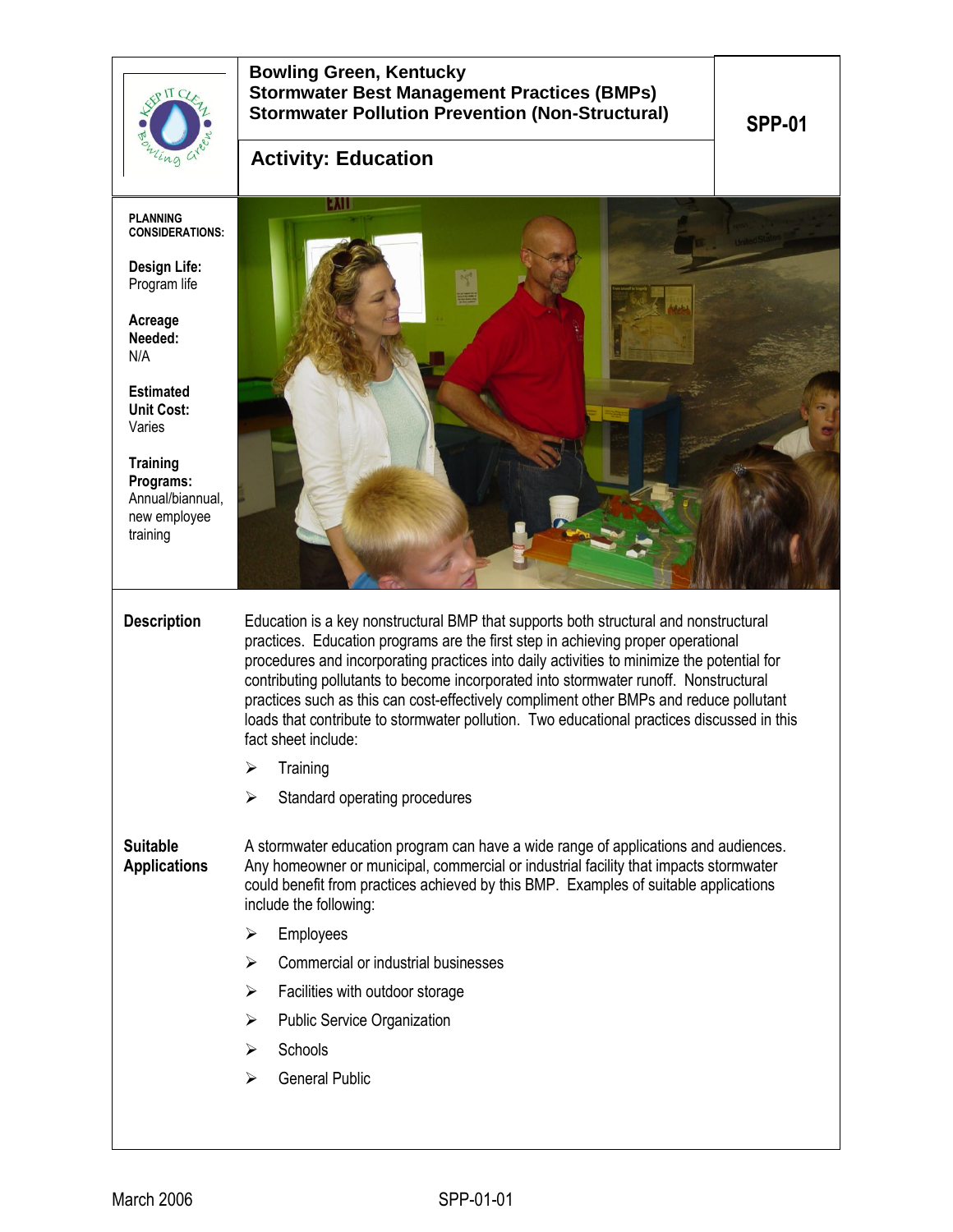| <b>Activity: Education</b>                        |                                                                                                                                                                                                                                                                                                                                                                                                                                                                                                                                                                                                                                                                                                                                                                                                                                                                                                            | <b>SPP-01</b> |  |
|---------------------------------------------------|------------------------------------------------------------------------------------------------------------------------------------------------------------------------------------------------------------------------------------------------------------------------------------------------------------------------------------------------------------------------------------------------------------------------------------------------------------------------------------------------------------------------------------------------------------------------------------------------------------------------------------------------------------------------------------------------------------------------------------------------------------------------------------------------------------------------------------------------------------------------------------------------------------|---------------|--|
| Approach                                          | The effectiveness of an education program stems from the leadership of government<br>departments and the involvement and proactive participation of individuals and target<br>audiences. Government departments such as the Public Works Department perform highly<br>visible activities in the community such as maintaining roadways, sewers, and sinkholes. If<br>municipal departments such as this take on a leadership role, it can improve the<br>community-wide acceptance of adopting and implementing educational programs.                                                                                                                                                                                                                                                                                                                                                                      |               |  |
|                                                   | Educational programs can facilitate employee awareness of stormwater pollutants, runoff<br>flow characteristics, spill prevention and control measures and proper operation and<br>maintenance practices. Education is generally most effective when a target audience can<br>clearly see the relationship between their daily activities and the associated stormwater<br>quality impacts. Making this connection can result in changed habits and behaviors that<br>can improve water quality in and outside of the workplace. Employee education programs<br>should not only focus on workplace activities, but should also include ways that employees<br>can reduce the potential water quality impacts in their homes and communities. Public<br>education programs can also enhance community responsiveness, which may increase<br>inquiries or reporting when spills or illicit discharges occur. |               |  |
|                                                   | Training as part of an educational program can take many forms, including the following:                                                                                                                                                                                                                                                                                                                                                                                                                                                                                                                                                                                                                                                                                                                                                                                                                   |               |  |
|                                                   | Municipal/commercial training<br>➤                                                                                                                                                                                                                                                                                                                                                                                                                                                                                                                                                                                                                                                                                                                                                                                                                                                                         |               |  |
|                                                   | New staff training<br>≻                                                                                                                                                                                                                                                                                                                                                                                                                                                                                                                                                                                                                                                                                                                                                                                                                                                                                    |               |  |
|                                                   | Refresher training<br>➤                                                                                                                                                                                                                                                                                                                                                                                                                                                                                                                                                                                                                                                                                                                                                                                                                                                                                    |               |  |
|                                                   | Standard operating procedures consist of choices that public (or private) employees make<br>that can reduce the impact that pollutants have on local streams and waterways. Standard<br>operating procedures can be incorporated by:                                                                                                                                                                                                                                                                                                                                                                                                                                                                                                                                                                                                                                                                       |               |  |
|                                                   | Adding to daily/routine activities<br>➤                                                                                                                                                                                                                                                                                                                                                                                                                                                                                                                                                                                                                                                                                                                                                                                                                                                                    |               |  |
|                                                   | Supplying the BMP reference manual to employees for frequent and infrequent<br>➤<br>activities                                                                                                                                                                                                                                                                                                                                                                                                                                                                                                                                                                                                                                                                                                                                                                                                             |               |  |
|                                                   | Encouraging employees and target groups to adopt standard operating procedures<br>➤                                                                                                                                                                                                                                                                                                                                                                                                                                                                                                                                                                                                                                                                                                                                                                                                                        |               |  |
| <b>Training</b>                                   | Stormwater education programs should be conducted in a variety of forms, and at regular<br>intervals throughout an individual's employment. Possible program activities may include:                                                                                                                                                                                                                                                                                                                                                                                                                                                                                                                                                                                                                                                                                                                       |               |  |
|                                                   | A stormwater briefing session held for approximately a half-hour to update employees<br>➤<br>on proper practices, reflect on a recent incident or discuss a case study/what-if<br>scenario.                                                                                                                                                                                                                                                                                                                                                                                                                                                                                                                                                                                                                                                                                                                |               |  |
|                                                   | Partnering with local volunteer groups or schools to provide tours of the Department<br>$\blacktriangleright$<br>of Public Works facilities with a focus on practices that minimize stormwater quality<br>impacts.                                                                                                                                                                                                                                                                                                                                                                                                                                                                                                                                                                                                                                                                                         |               |  |
|                                                   | Distributing or making brochures or stormwater information available on a periodic<br>➤<br>basis.                                                                                                                                                                                                                                                                                                                                                                                                                                                                                                                                                                                                                                                                                                                                                                                                          |               |  |
| <b>Standard</b><br>Operating<br><b>Procedures</b> | Standard operating procedures should be integrated into daily tasks to reduce the potential<br>for stormwater pollution. Standard operating procedures should not only be adopted by<br>municipal facilities, but also by private businesses. They can include moving or cleaning<br>equipment to prevent rainfall from washing pollutants into streams, clearing litter or debris<br>from parking lots, and educating to not over-use pesticides or herbicides.                                                                                                                                                                                                                                                                                                                                                                                                                                           |               |  |